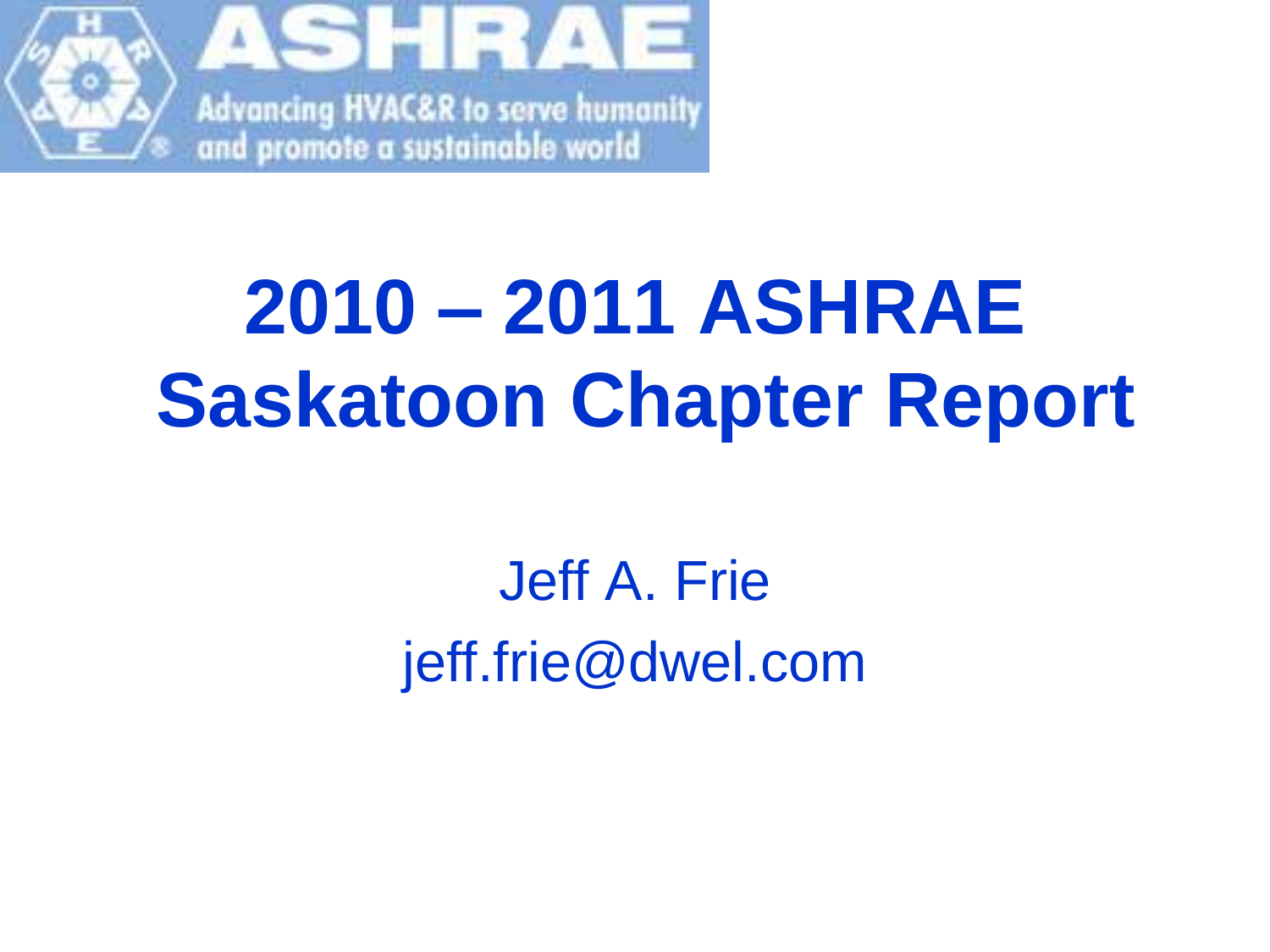

# **Andrew Thomson 1976 - 2010**



**The Saskatoon Chapter of ASHRAE has made a Memorial Donation to the Trans Canada Trail in remembrance of Andrew Thomson, ASHRAE Saskatoon Member as per the wishes of his family.**

**Andrew you will be missed**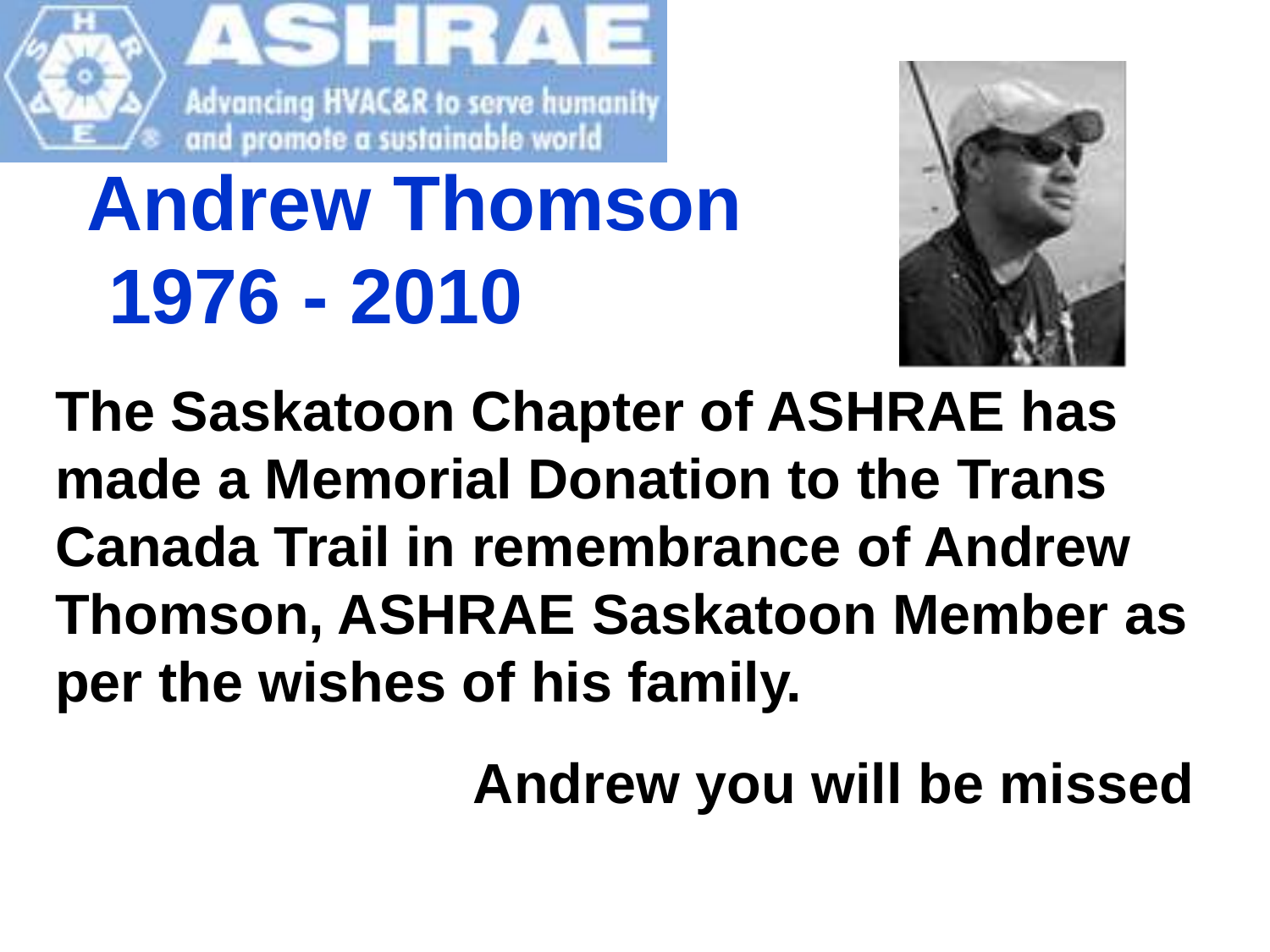

# **2010 – 2011 ASHRAE Region XI CRC Chapter Summary Report**

### Saskatoon Chapter 102 www.ashraesaskatoon.ca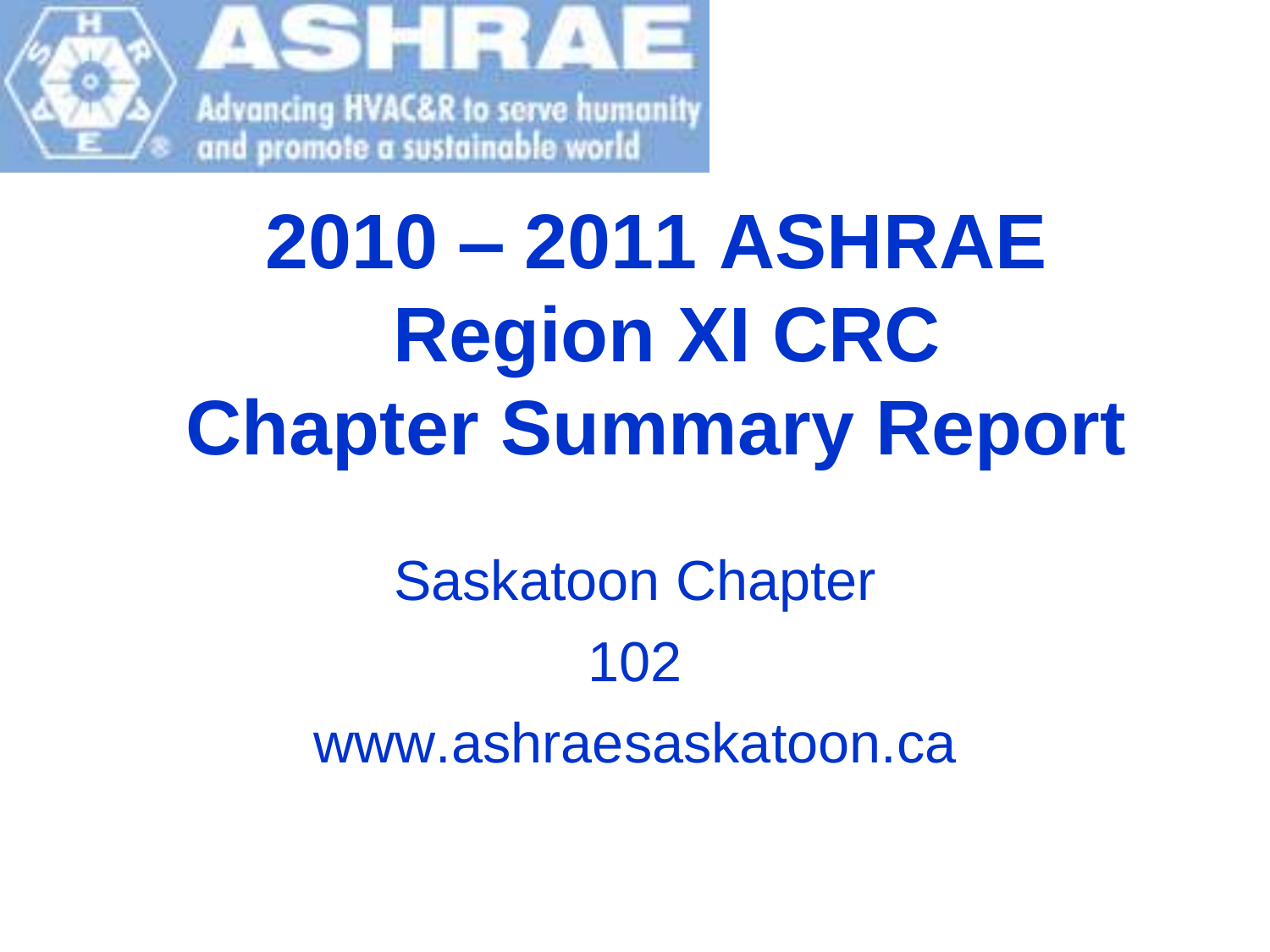

## **Saskatoon Chapter Special Chapter Activities**

- Student Lecture and Tour for U of S Thermal Systems Design Students (Nov./10)
	- Lecture on whole building process from conception to design to construction to occupancy.
	- Tour of Cameco Operations Centre (winner of the ASHRAE Ralph Robson Plaque for overall best Region XI Technology Award) showcasing innovative technologies used in the building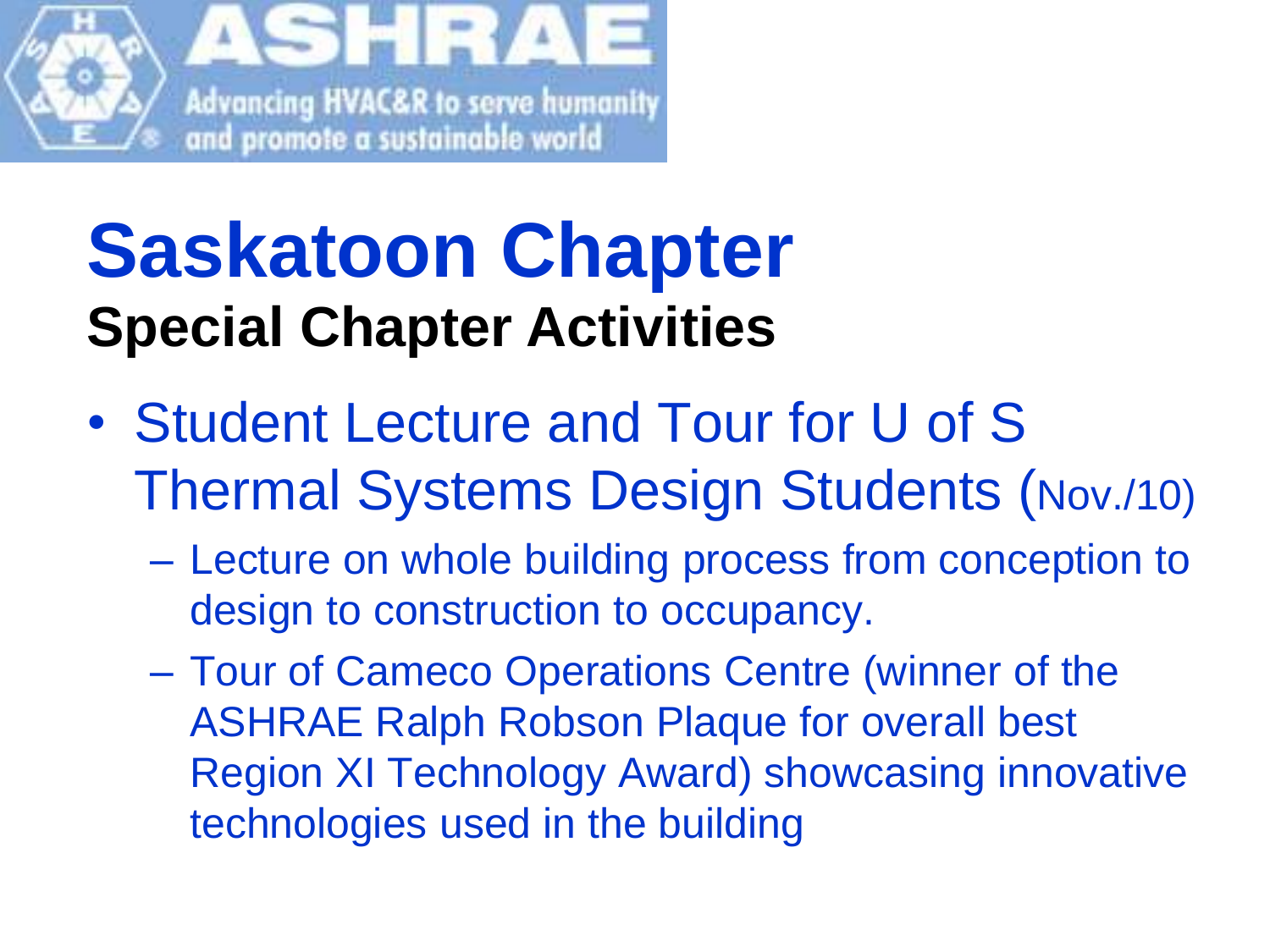

### **Saskatoon Chapter Special Chapter Activities**

- ASHRAE President Lynn G. Bellenger visit to Saskatoon Jan 2011.
	- Presentation on Modeling a Sustainable World
- ASHRAE DL Tim McGinn visit to Saskatoon Feb 2011.
	- Presentation on European Technologies and their Application in North America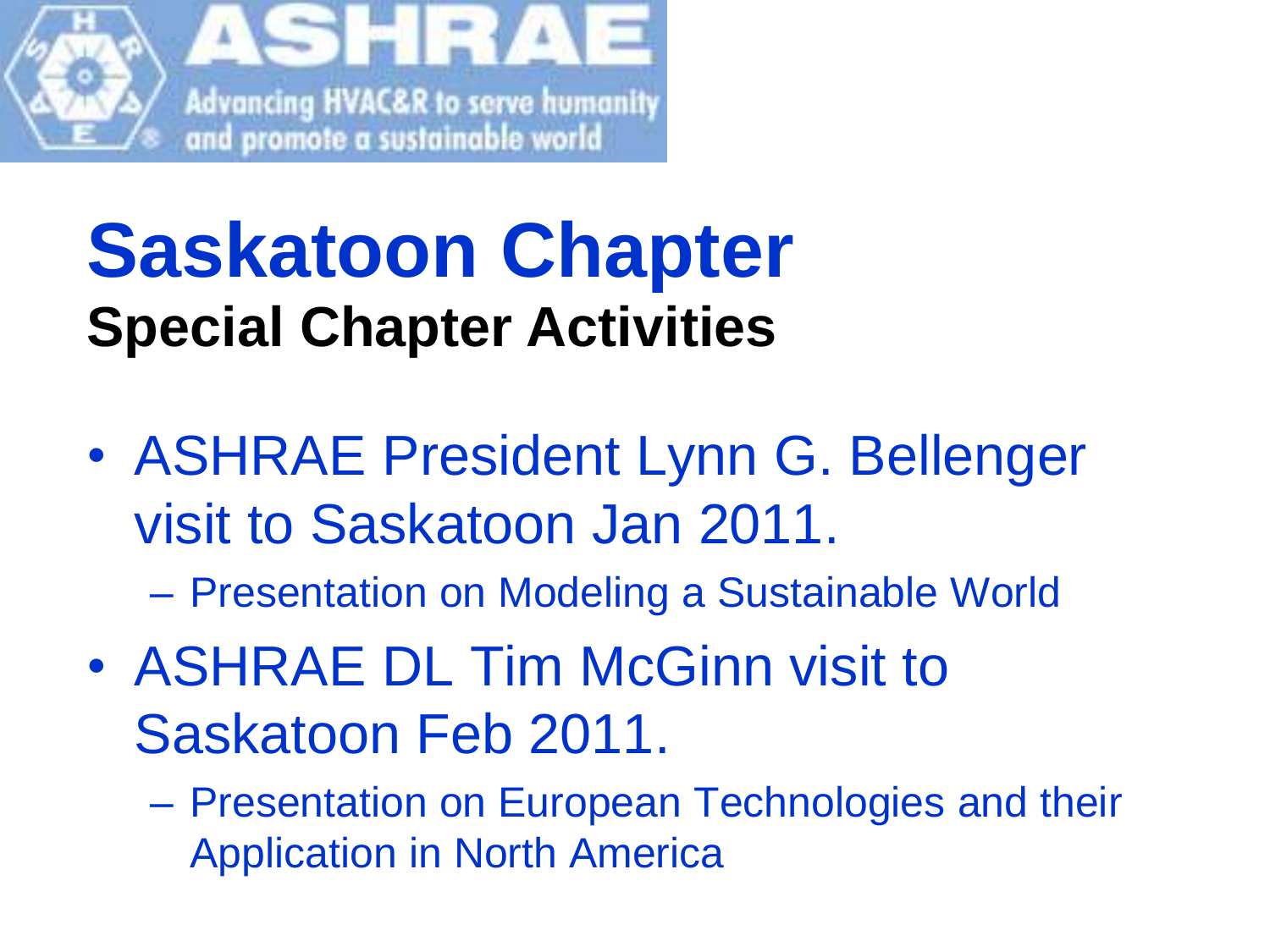

### **Saskatoon Chapter Lessons Learned 2010-11**

- 1. Avoid meeting date changes where possible.
	- 1. 3 Meeting dates changed, due to travel and previous commitments.
		- 1. 2 Tuesday to Monday
		- 2. 1 Tuesday to Wednesday
	- 2. May have had negative impact attendance
- 2. Backup plan for board members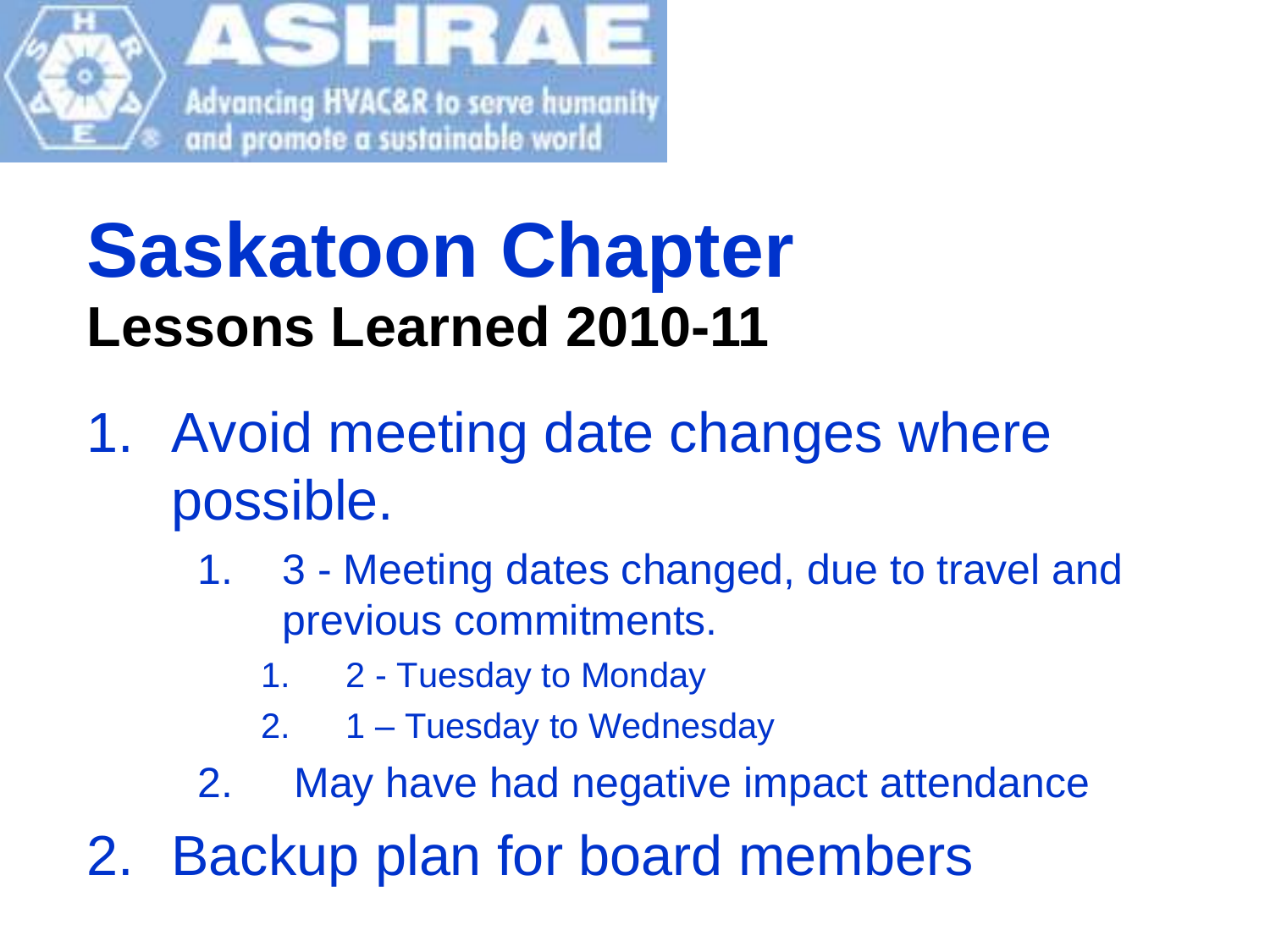

## **Saskatoon Chapter Success Stories 2010-11**

- 1. Student Lecture and Tour
	- 1. Well received, good attendance, positive feedback.
- 2. Joint CTTC course between ASHRAE and MCAS
	- 1. All seats filled, close to 50/50 split ASHRAE and MCAS members.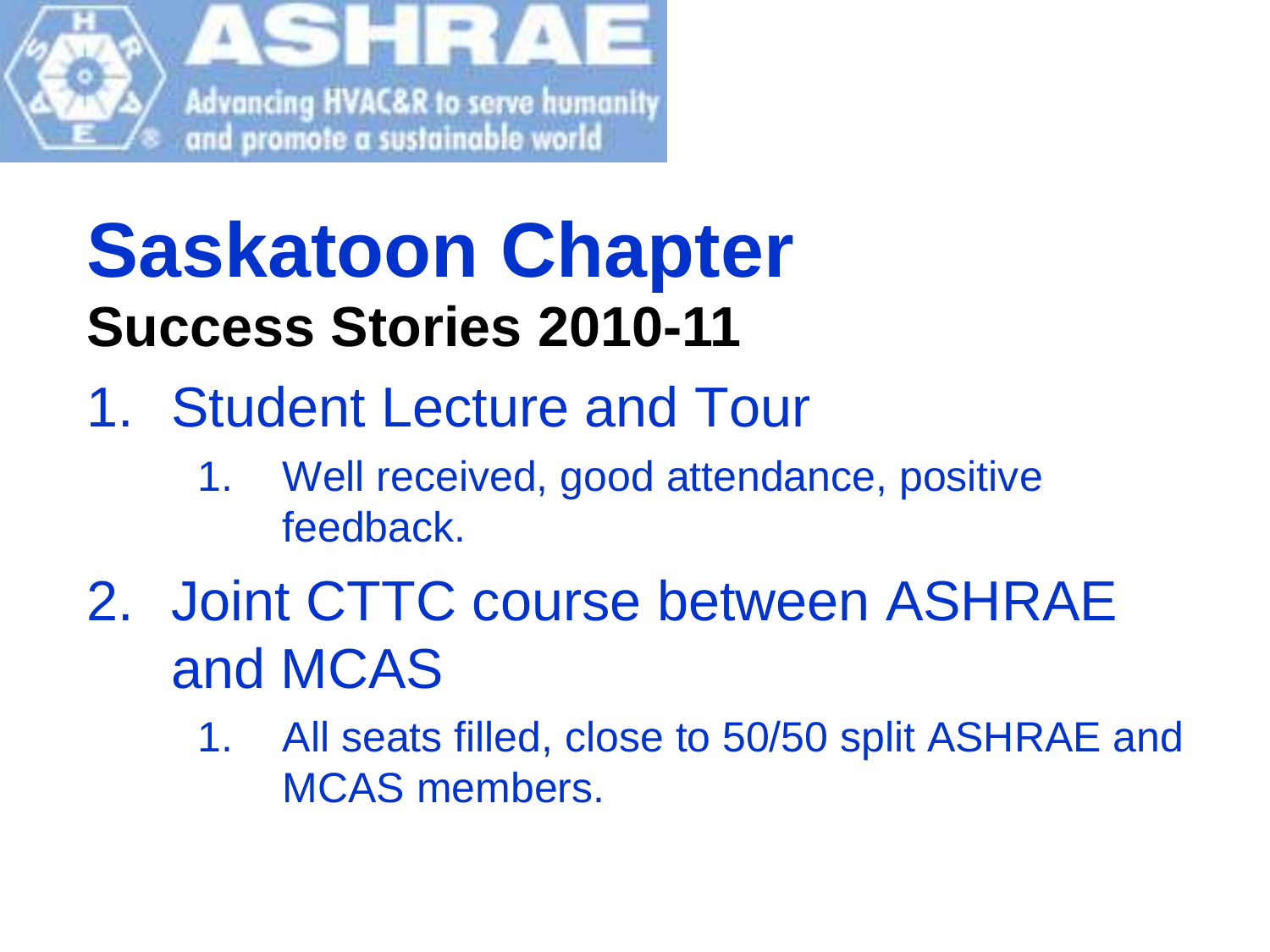

## **Saskatoon Chapter Success Stories 2010-11**

- 3. VerEco Home Tour
	- 1. Canada's First Net Zero Home Exhibit
	- 2. Winner of the ASHRAE Saskatoon Chapter Technology Award
	- 3. Candidate for Regional Technology Award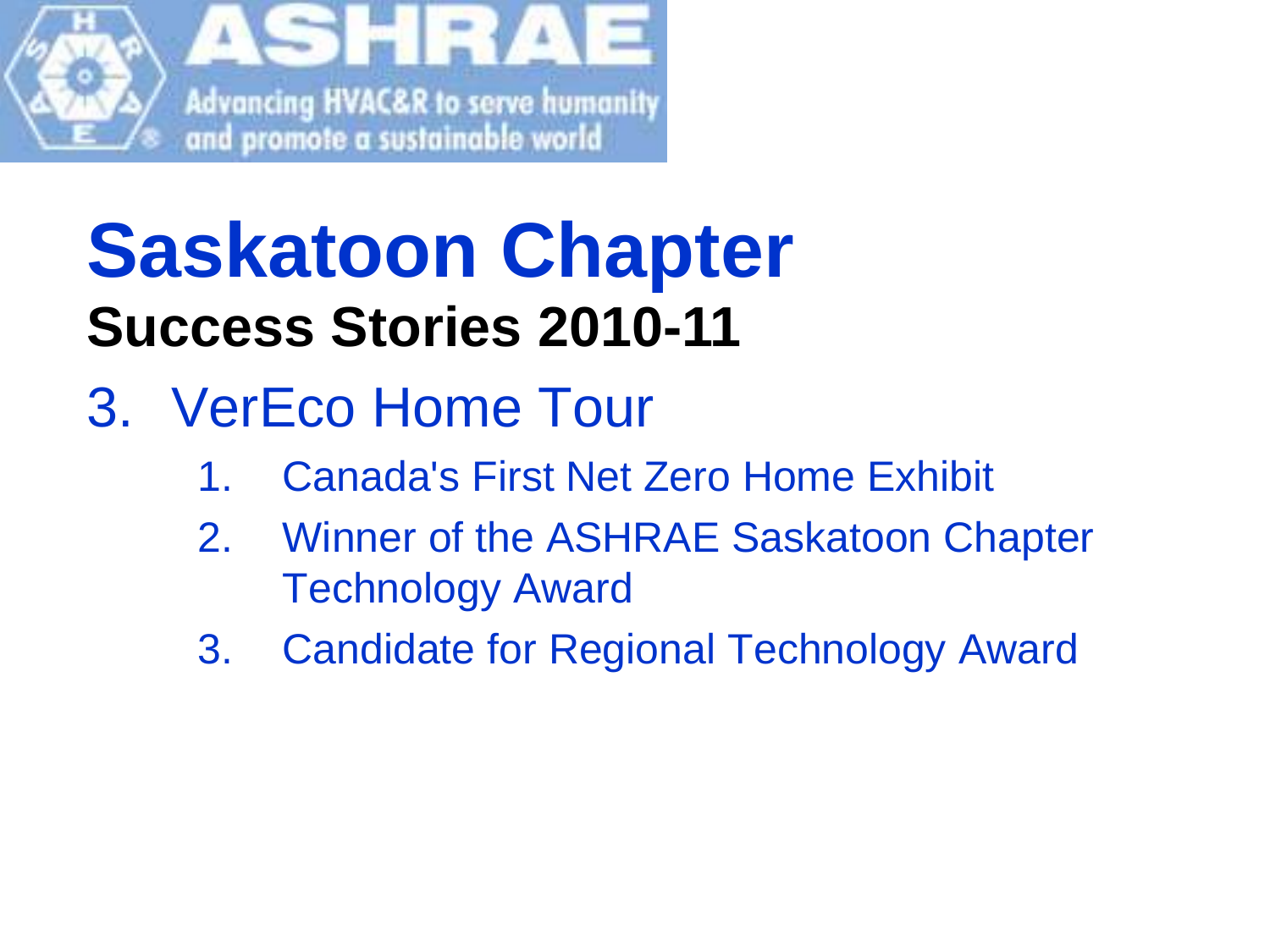

#### **Saskatoon Chapter Finances**

- Golf tournament with hole Sponsors (2nd year) and hole-in-one Sponsors has been a good source of revenue.
- Joint CTTC course has been profitable for both associations with full attendance.
- Local chapter dues and costs remain stable.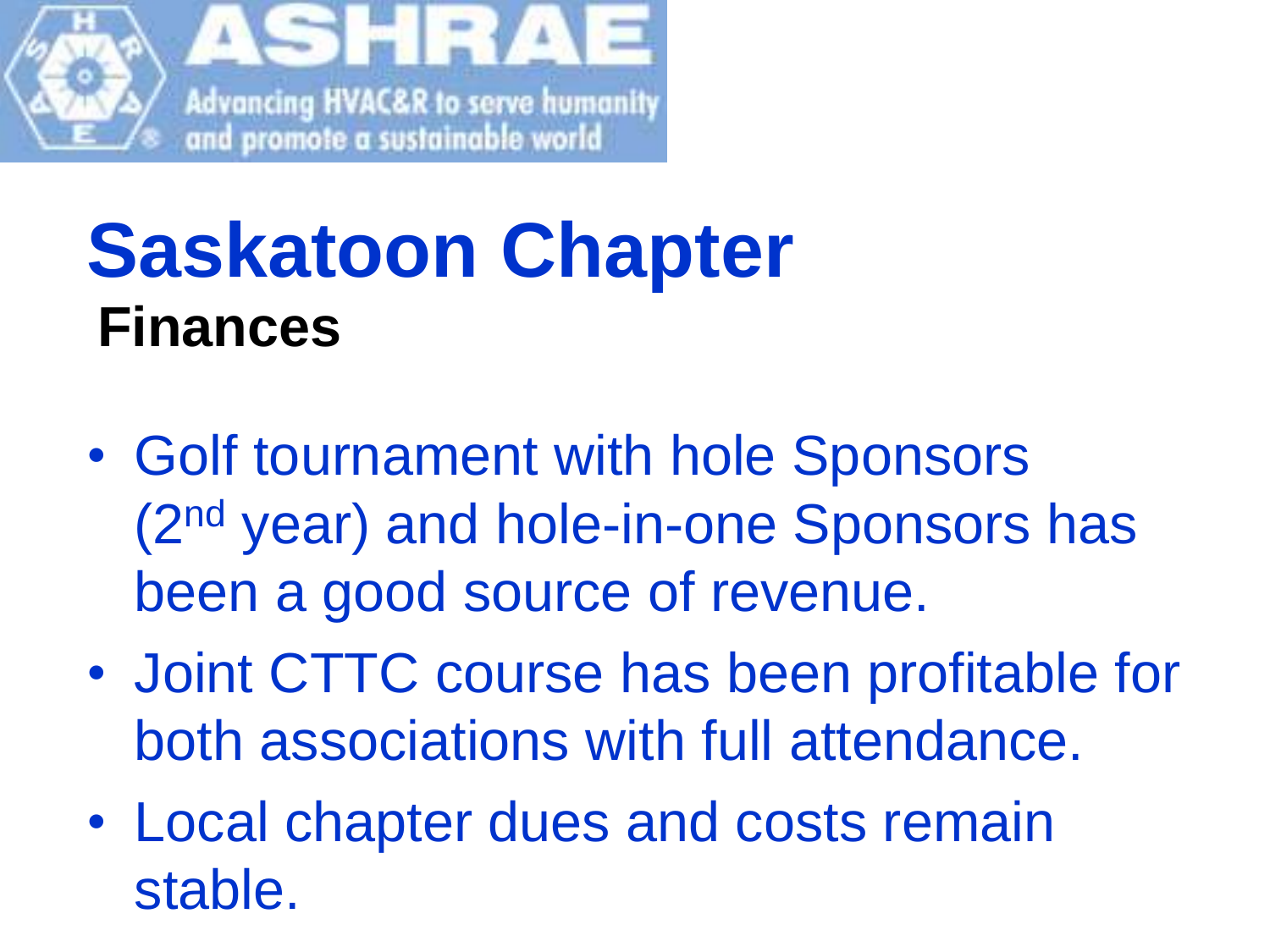

#### **Saskatoon Chapter Finances**

| (Effective date 01/04<br>for Balances)      | <b>YTD Reported</b><br>2010/11 | <b>Reported</b><br>2009/10 | <b>Reported</b><br>2008/09 |
|---------------------------------------------|--------------------------------|----------------------------|----------------------------|
| <b>Investment Fund</b><br><b>Balance</b>    | \$28,099.12                    | \$27,267.04                | \$25,395.15                |
| <b>Operational Fund</b><br><b>Balance</b>   | \$9,198.00                     | \$9,173.59                 | \$4,475.41                 |
| <b>Chapter Dues</b>                         | \$90.00                        | \$90.00                    | \$90.00                    |
| <b>Members' Cost of Meals</b>               | \$25.00/Mtg or<br>\$120/Yr     | \$25.00/Mtg<br>or \$120/Yr | \$25.00/Mtg<br>or \$120/Yr |
| <b>Date of Last Chapter</b><br><b>Audit</b> | Due in Aug 2011                | Date to TBD                | 06/10/2009                 |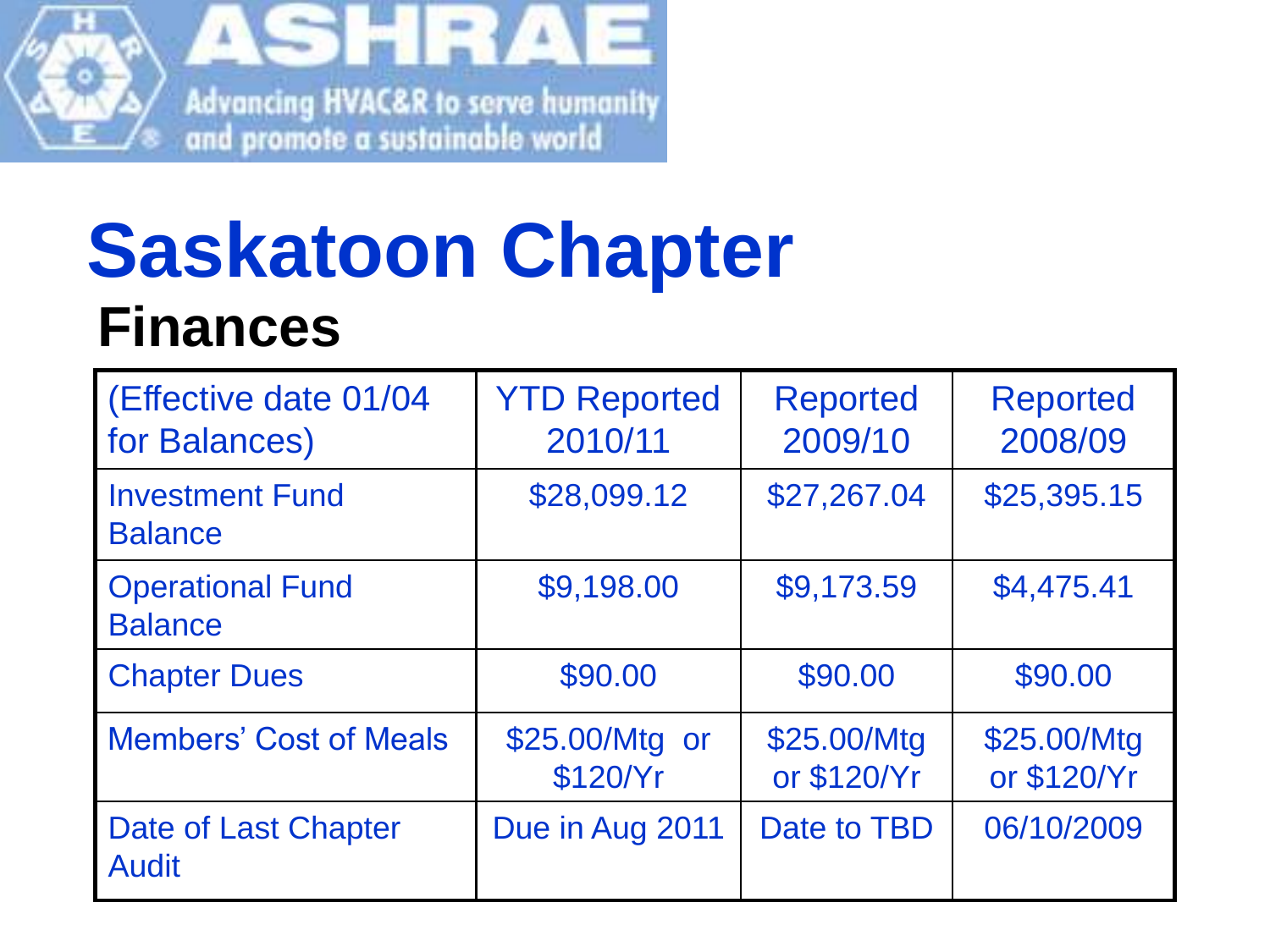

# **Saskatoon Chapter Membership Promotion**

- Two Membership Promotion Nights
- Invitations sent to MCAS(Mechanical Contractors Association of Saskatchewan), CSC (Construction Specification Canada), & IFMA (International Facilities Management Association) for various meetings.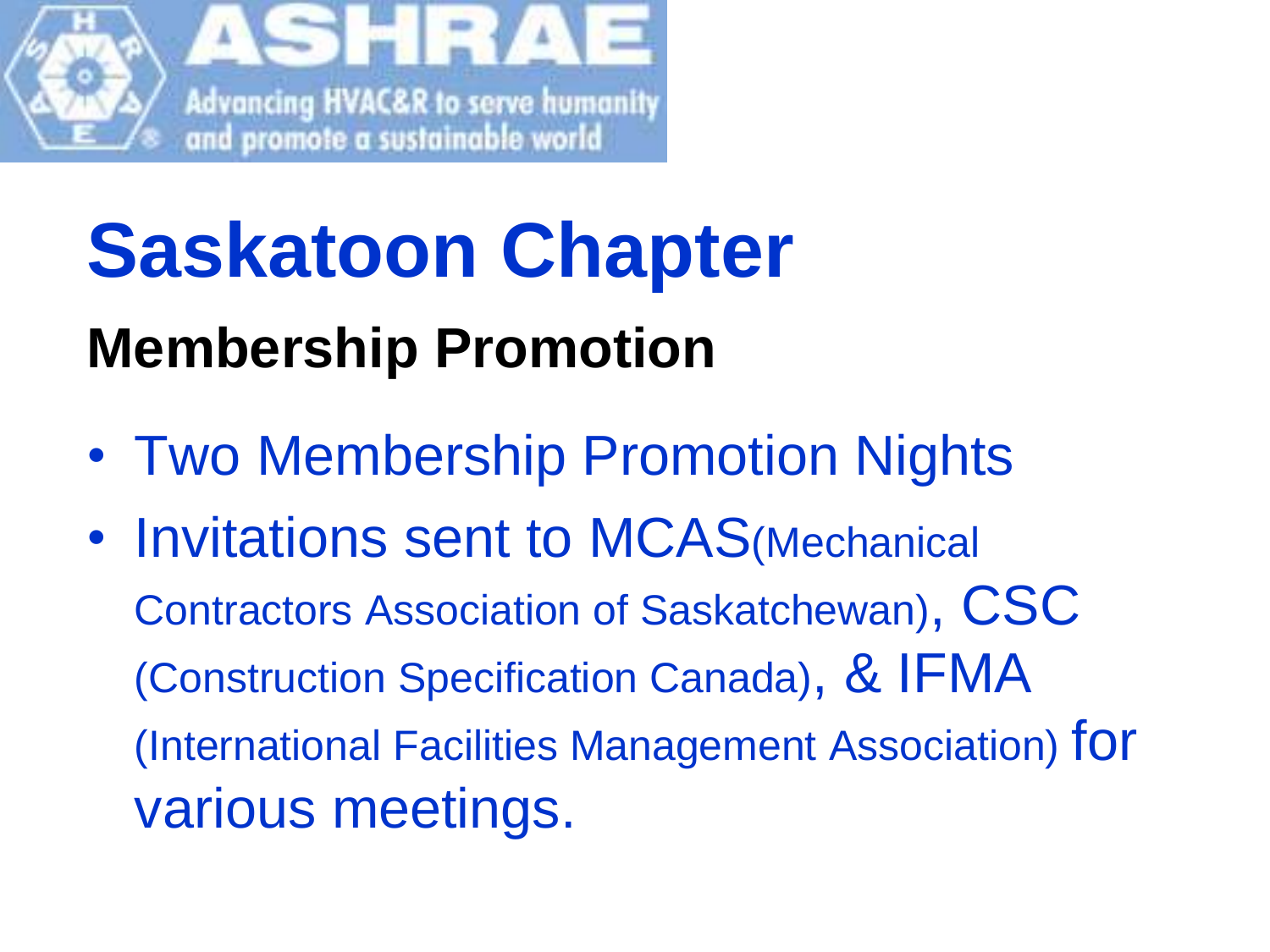

#### **Student Activities**

- Student Lecture and Tour
- 2 student nights held in conjunction with membership promotion night. Included an activity to encourage students meet and mingle with local members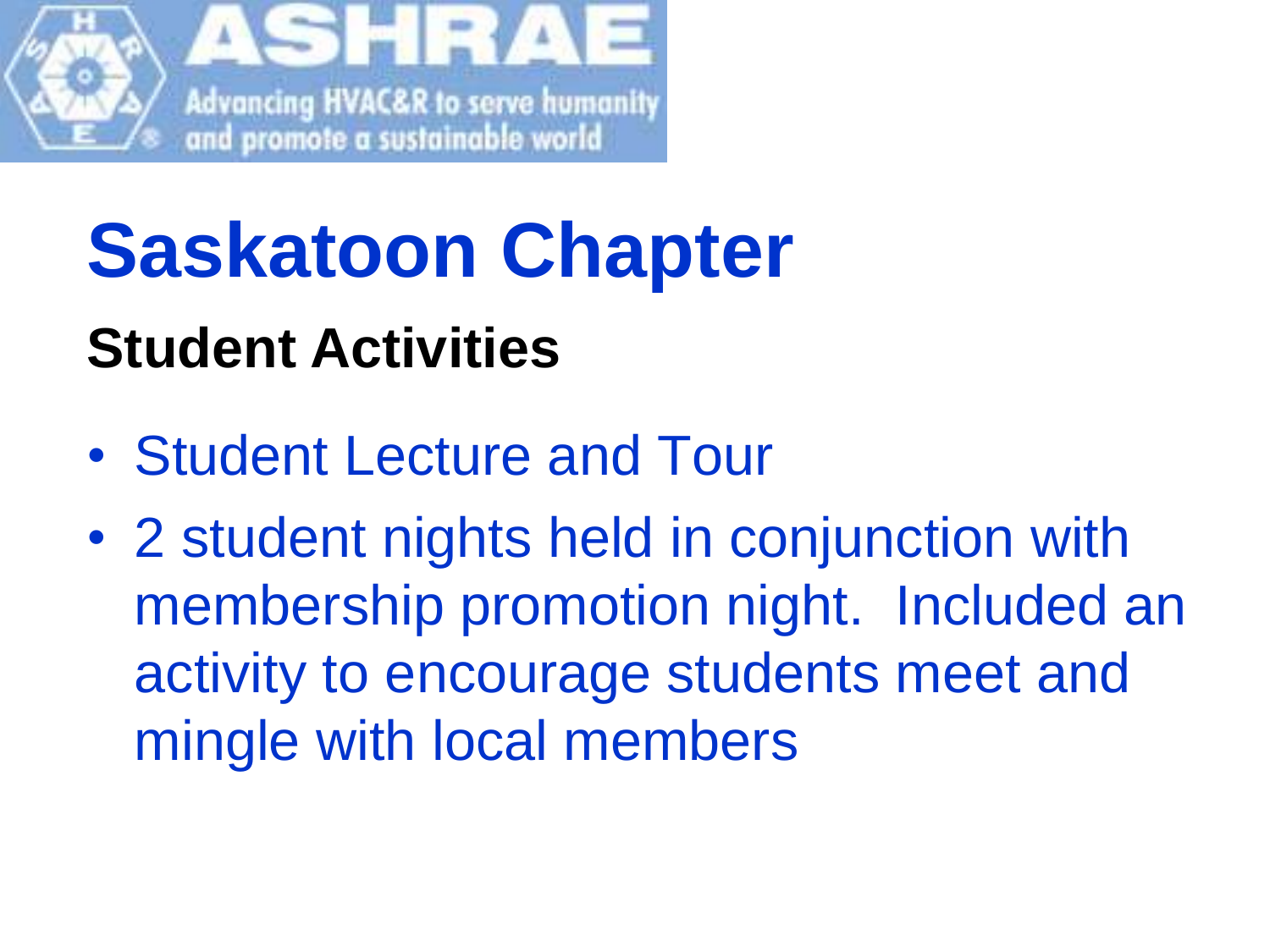

# **Saskatoon Chapter Chapter Technology Transfer**

1. The enrolment in the Fundamentals of Heating and Cooling Loads course reached the maximum capacity of 20 students, and was held December 13th and 14th. Thanks to Jerry Boulanger for instructing the course.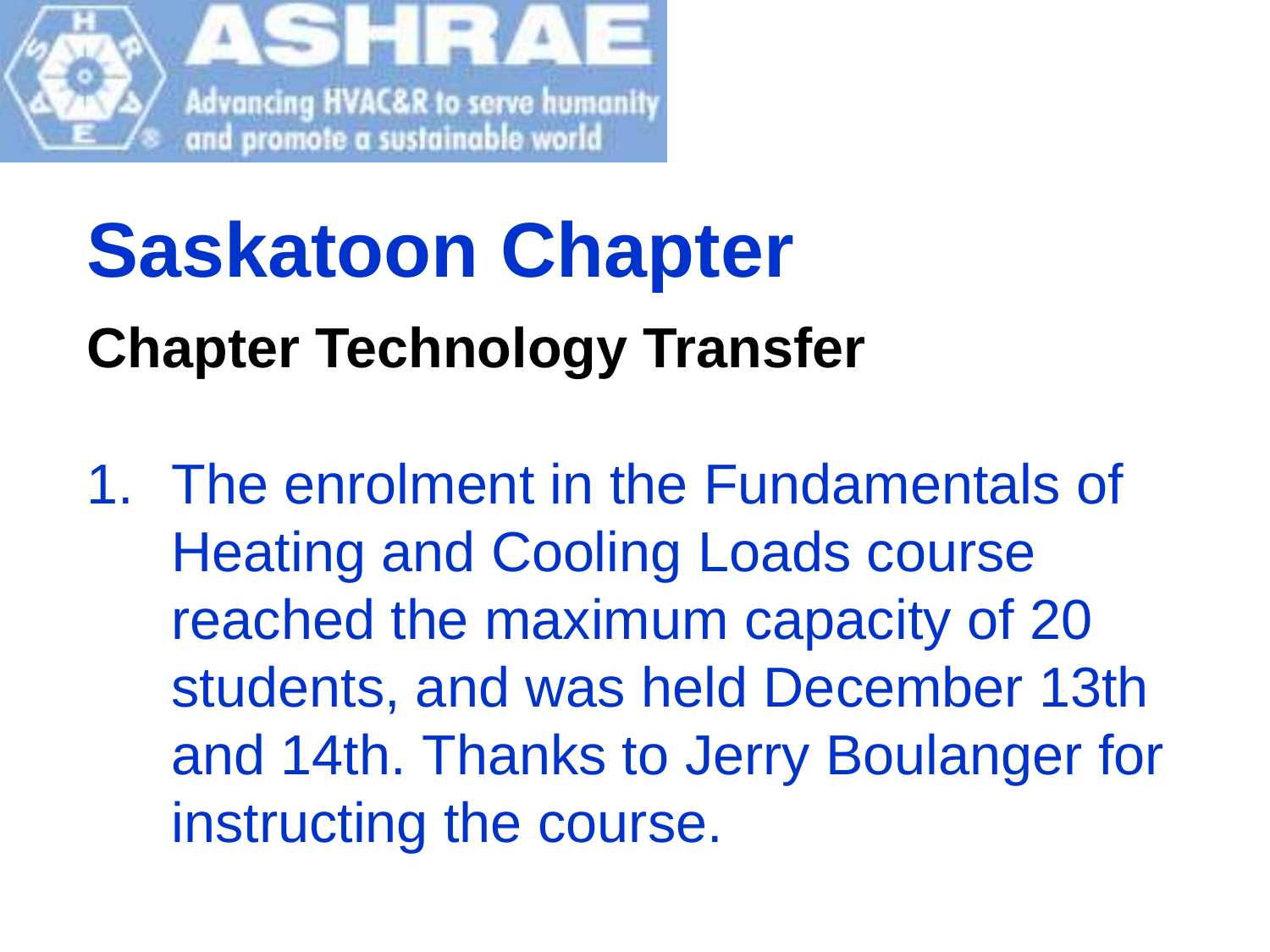

- September
	- David Torvi Professor U of S
	- Fire Protection Research and Education in Canada
- October
	- Tom Watson McQuay (ASHRAE Treasurer)
	- ASHRAE Green Building Standard (189.1)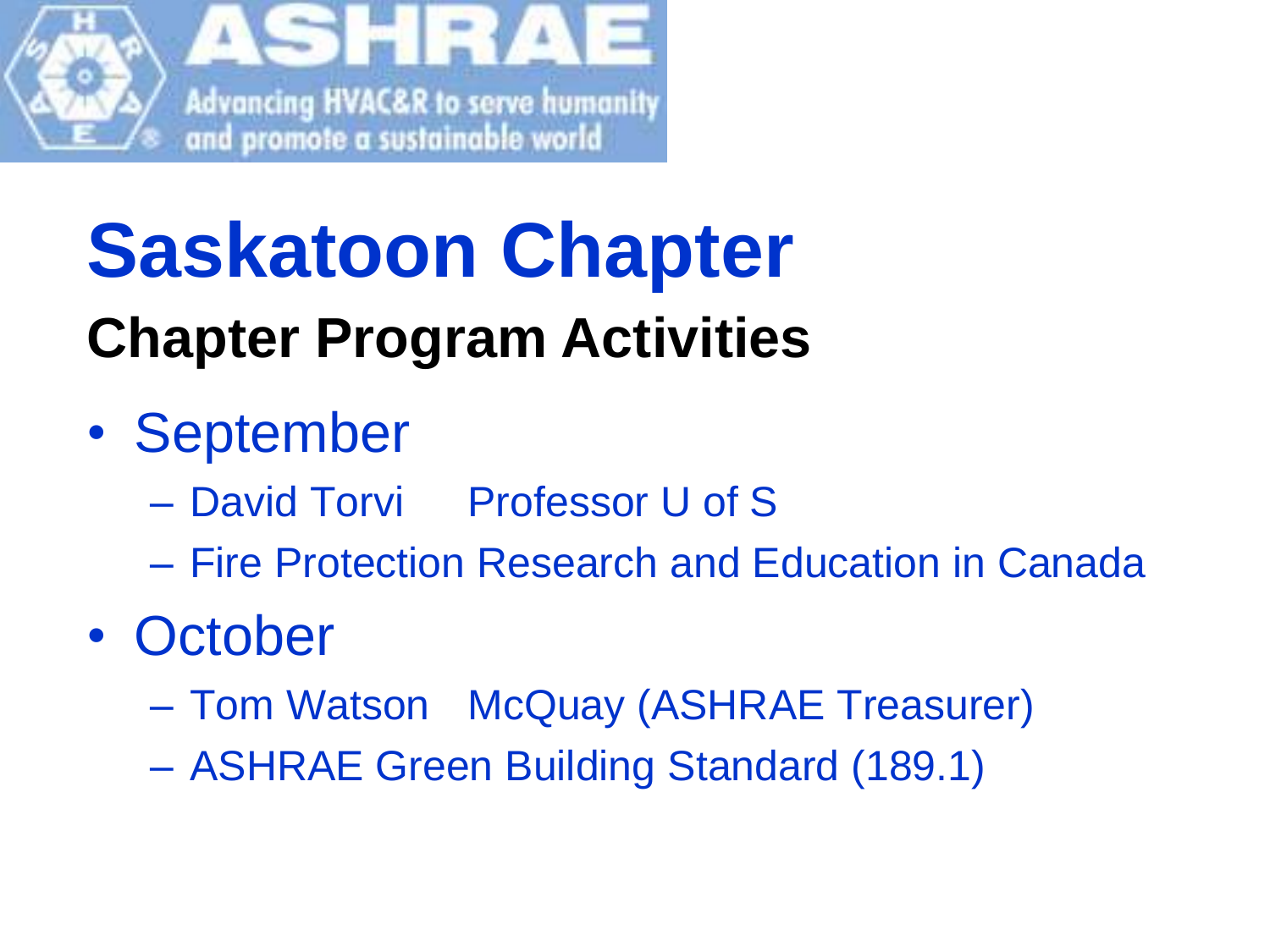

- November
	- Rob Getze Imaginit Technologies
	- Building Information Modeling
- December
	- Past President's Social
- January
	- Lynn Bellenger ASHRAE President
	- Modeling a Sustainable World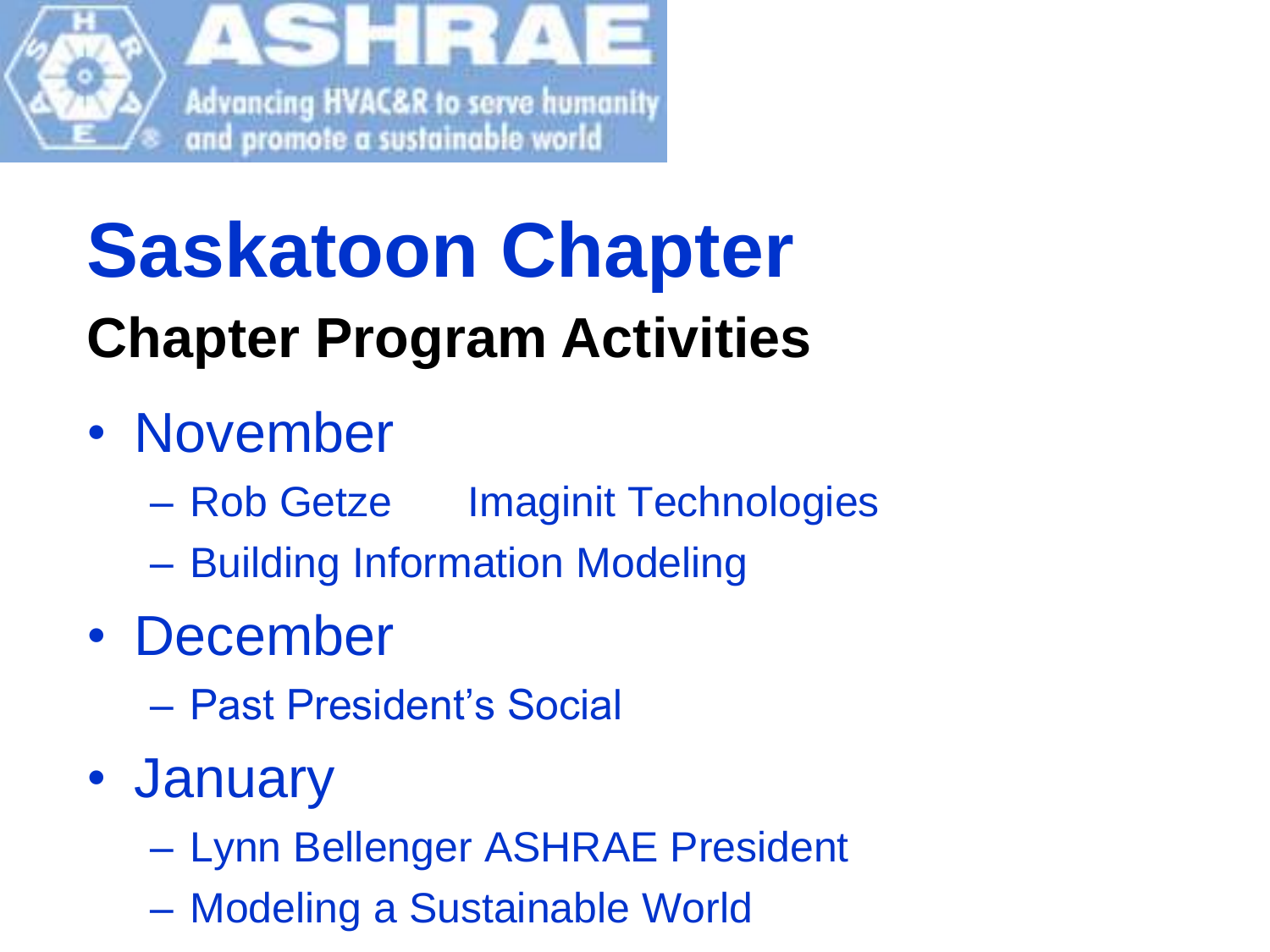

- February
	- Tim McGinn ASHRAE DL
	- European Technologies
- March
	- Ronn Lepage VerEco Home
	- Net Zero Home Exhibit and Tour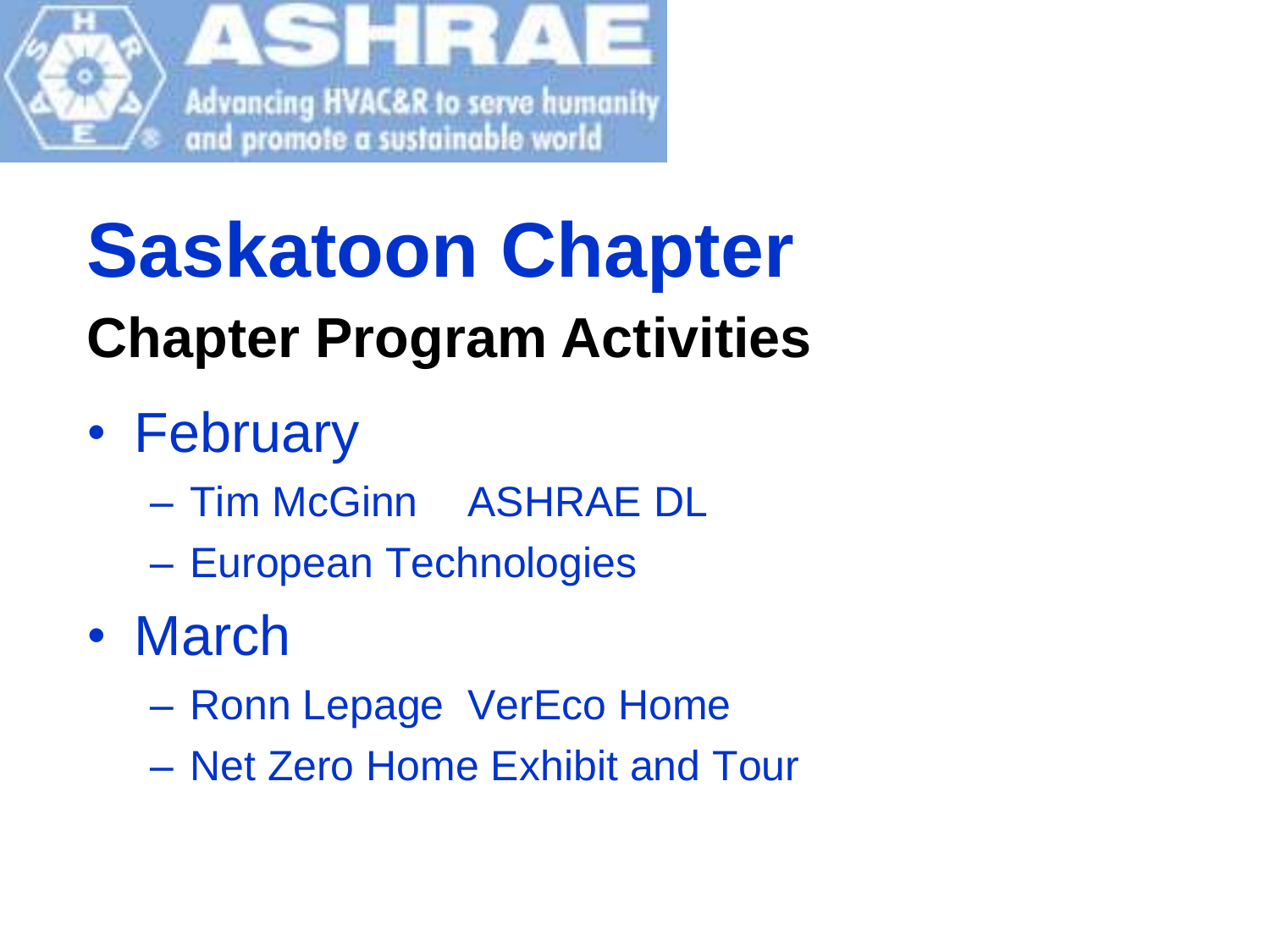

- April
	- Dan O'Brian Halton Canada
	- Kitchen Ventilation
- June
	- Golf Tournament and Social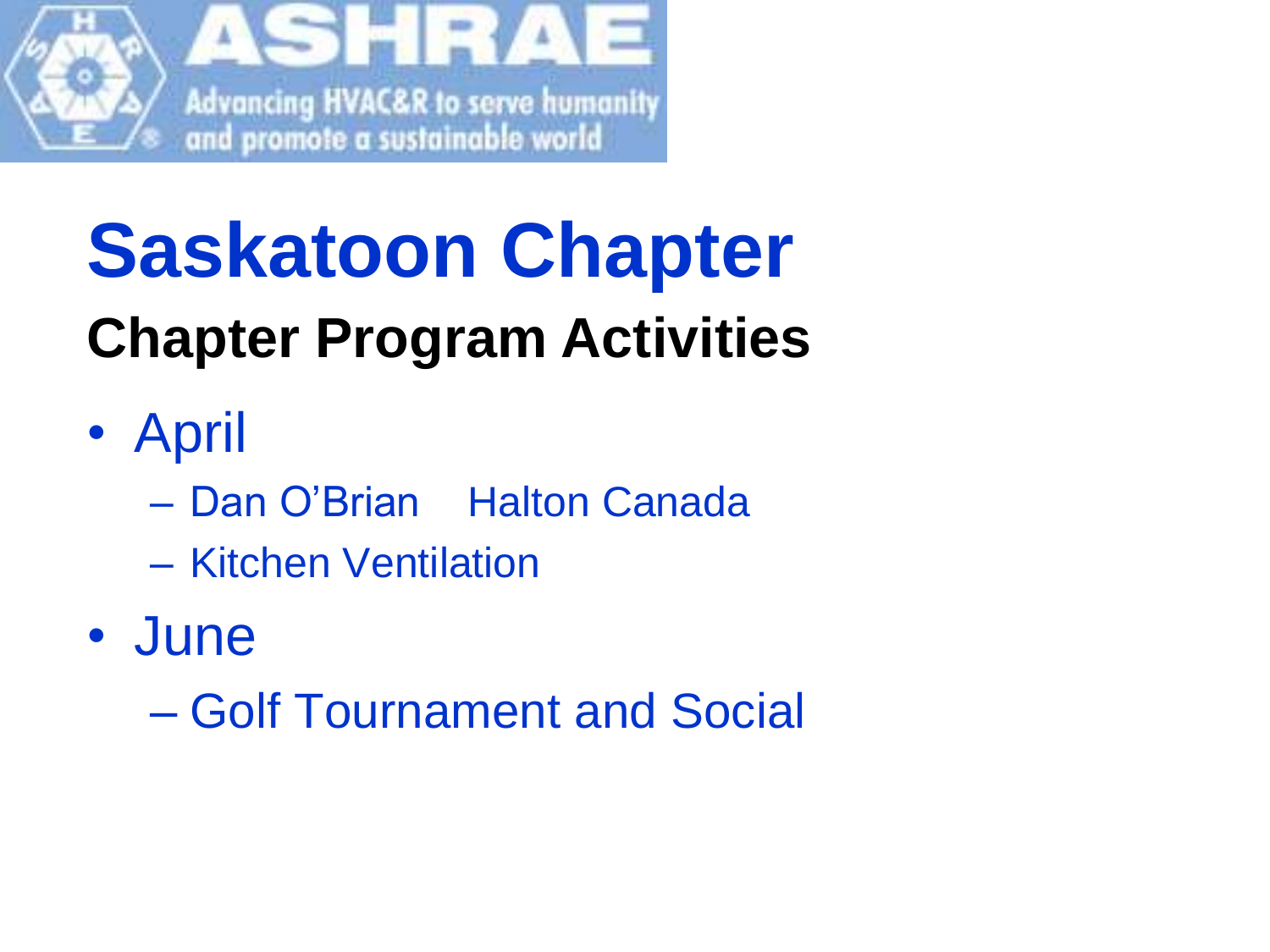

## **Saskatoon Chapter Research Promotion**

• Hopeful to reach goal by end of June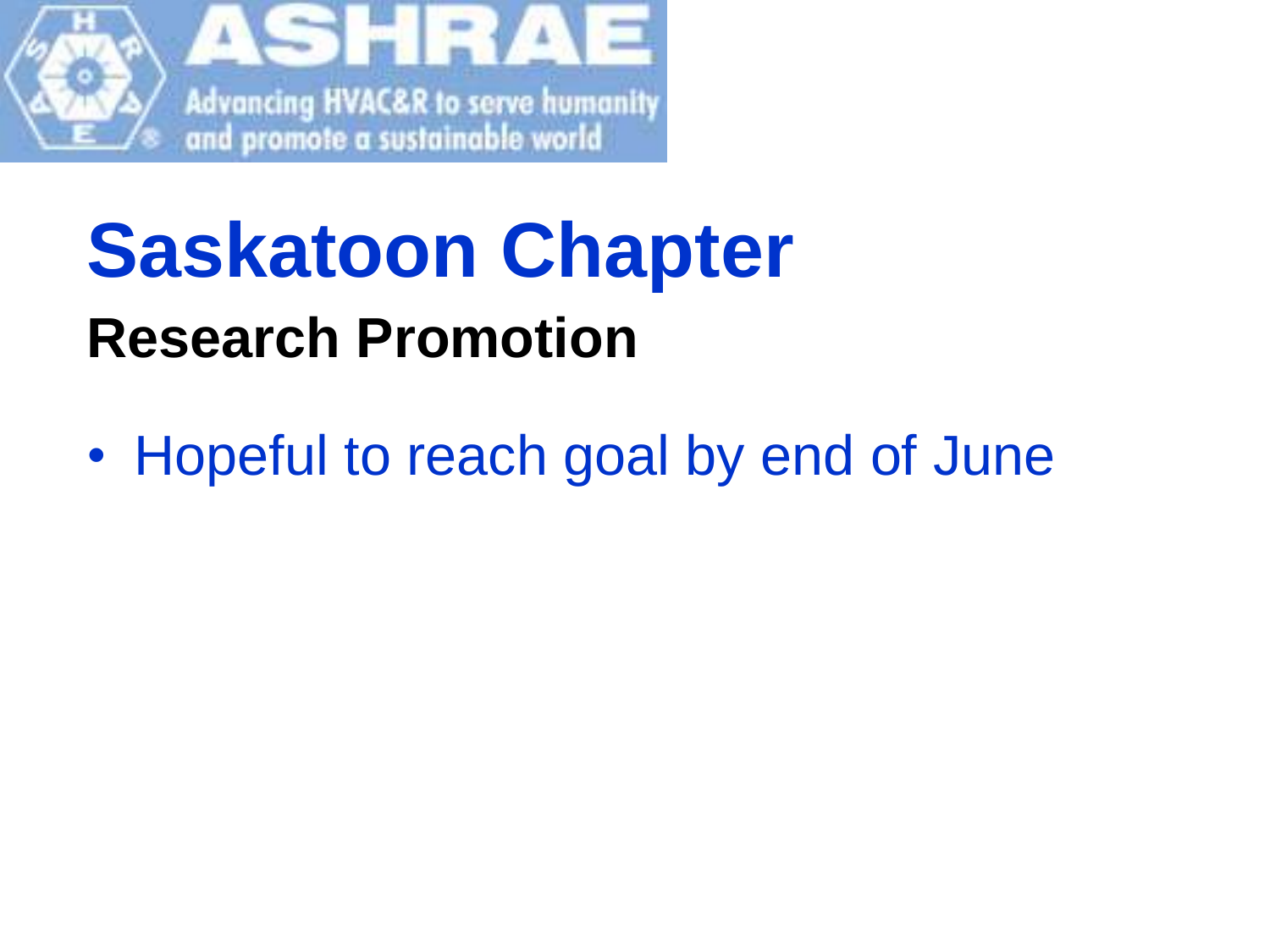

# **Saskatoon Chapter Chapter History**

• With the web page being a living document, Chapter History is beginning to build on the web page. Interviews and local company bio's are being created and posted.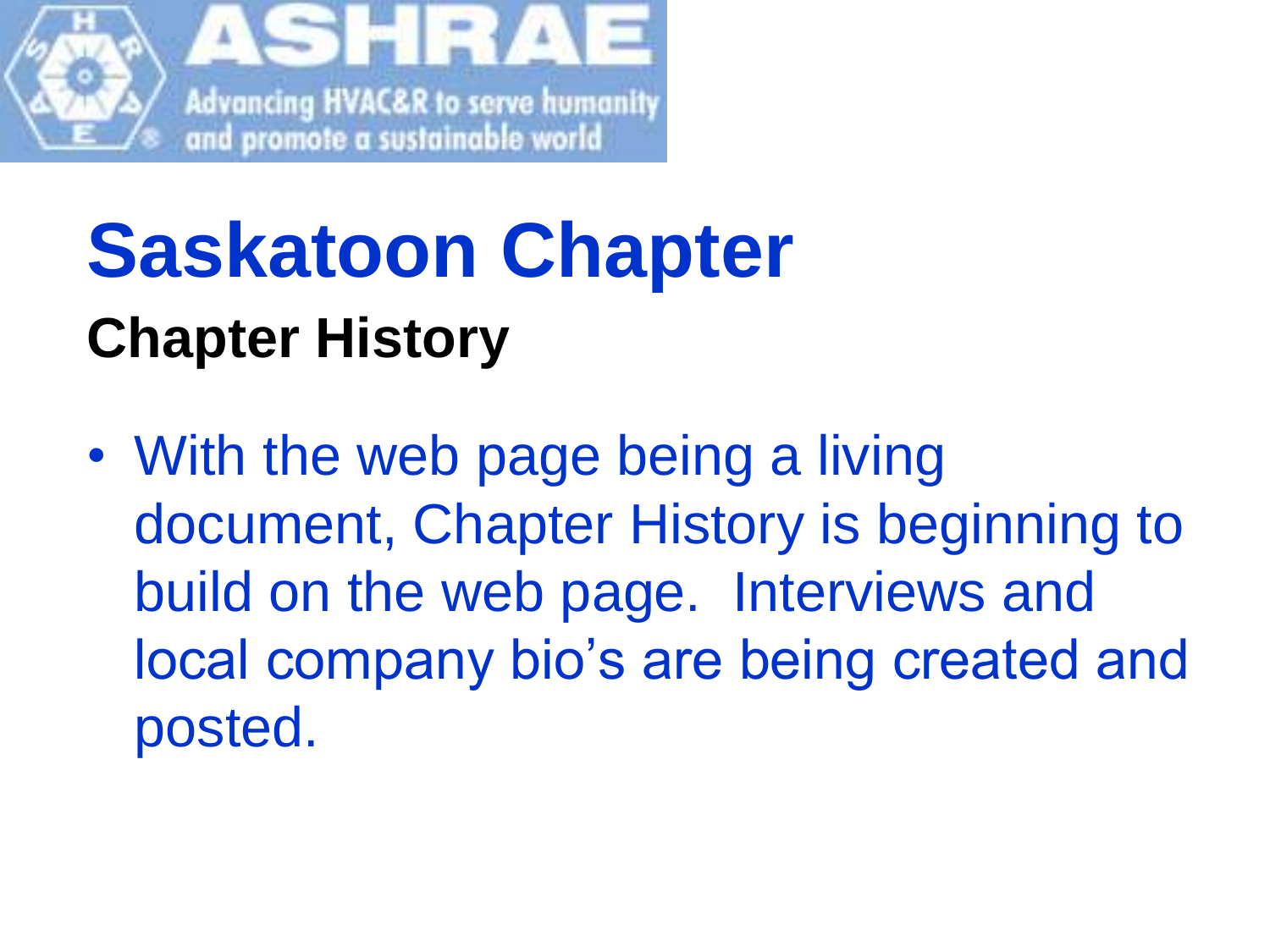

## **Saskatoon Chapter Communications**

• Google Apps is now providing us with many tools for communicating with members. We are using it for mailing lists, our website and newsletter. The tools are easy to learn how to use and are powerful.

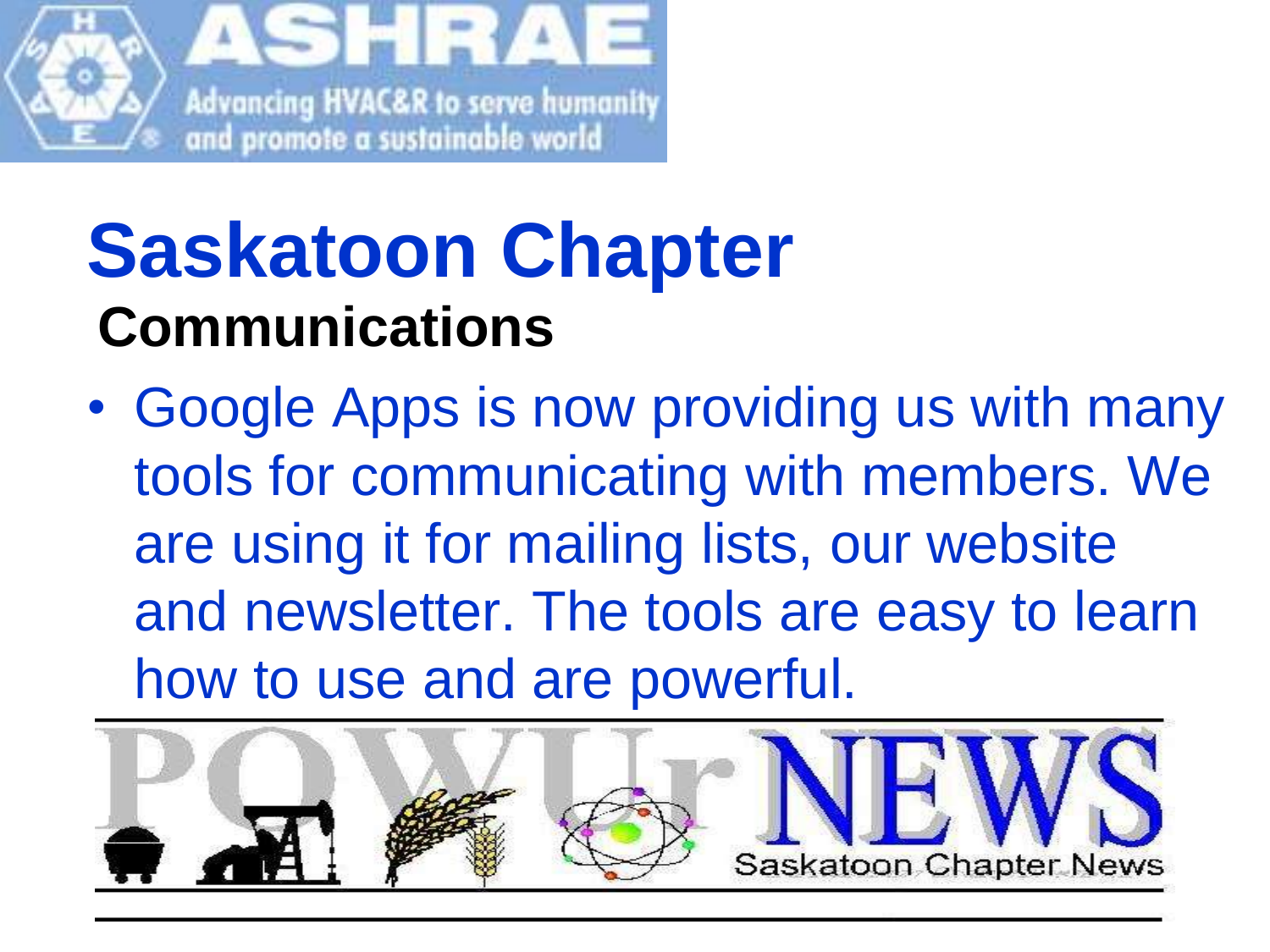

#### **Membership Promotion**

|                                              | <b>YTD Reported</b><br>2010/11 | <b>Reported</b><br>2009/10 | <b>Reported</b><br>2008/09 |
|----------------------------------------------|--------------------------------|----------------------------|----------------------------|
| <b>Area Assigned</b><br><b>Members</b>       | 92                             | 93                         | 93                         |
| <b>Chapter Dues Paying</b><br><b>Members</b> | 60                             | 60                         | 57                         |
| <b>New Members</b>                           |                                |                            | 13                         |
| <b>Delinquent Members</b>                    | 3                              | 5                          |                            |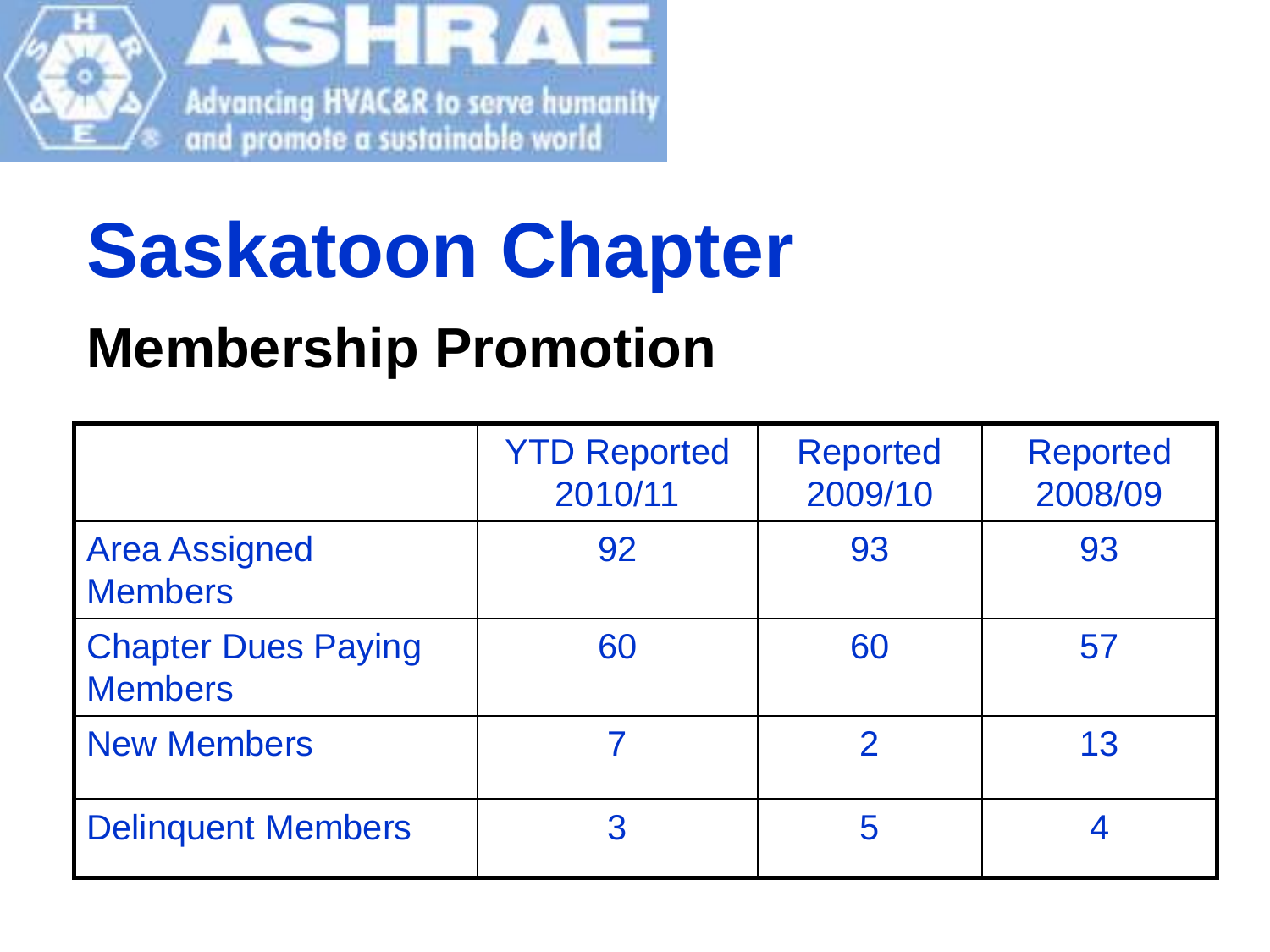

#### **Student Activities**

|                                                    | <b>YTD Reported</b><br>2010/11 | <b>Reported</b><br>2009/10 | <b>Reported</b><br>2008/09 |
|----------------------------------------------------|--------------------------------|----------------------------|----------------------------|
| <b>Number of New Student</b><br><b>Members</b>     | 65                             | 54                         | 70                         |
| <b>Number of Active</b><br><b>Student Branches</b> |                                |                            |                            |
| <b>Number of Student</b><br><b>Members</b>         | 143                            | 125                        | 97                         |
|                                                    |                                |                            |                            |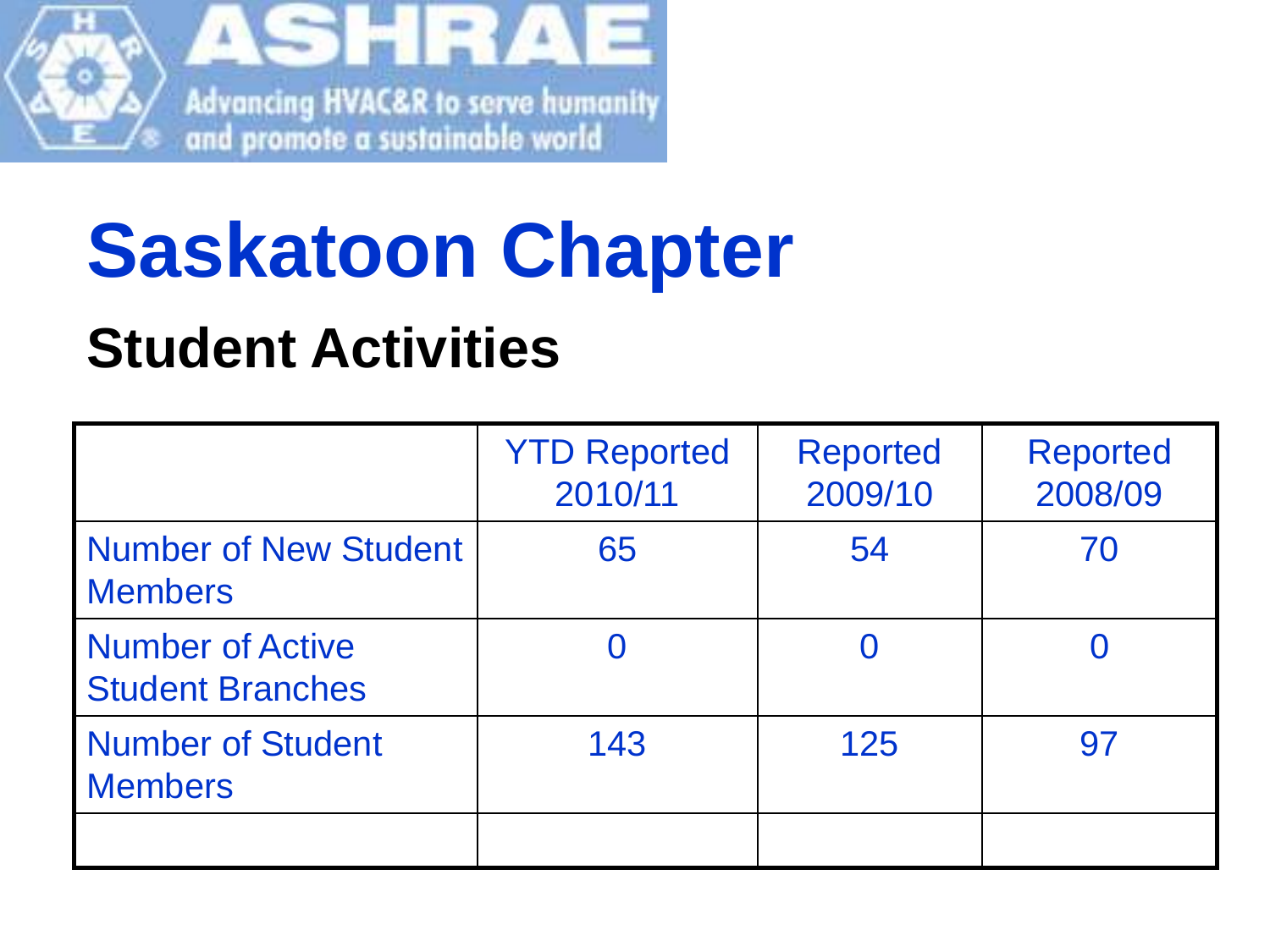

#### **Chapter Technology Transfer**

|                                                        | <b>YTD Reported</b><br>2010/11 | <b>Reported</b><br>2009/10 | <b>Reported</b><br>2008/09 |
|--------------------------------------------------------|--------------------------------|----------------------------|----------------------------|
| <b>Number of Chapter</b><br><b>Technology Awards</b>   |                                |                            |                            |
| <b>Number of Refrigeration</b><br><b>Presentations</b> |                                | $\mathcal P$               |                            |
| <b>Chapter Hosted</b><br><b>Satellite Broadcast</b>    | Yes                            | Yes                        | Yes                        |
| <b>Distinguished Lecturer</b><br>Visit(s)              | Yes 2                          | Yes 2                      | Yes 1                      |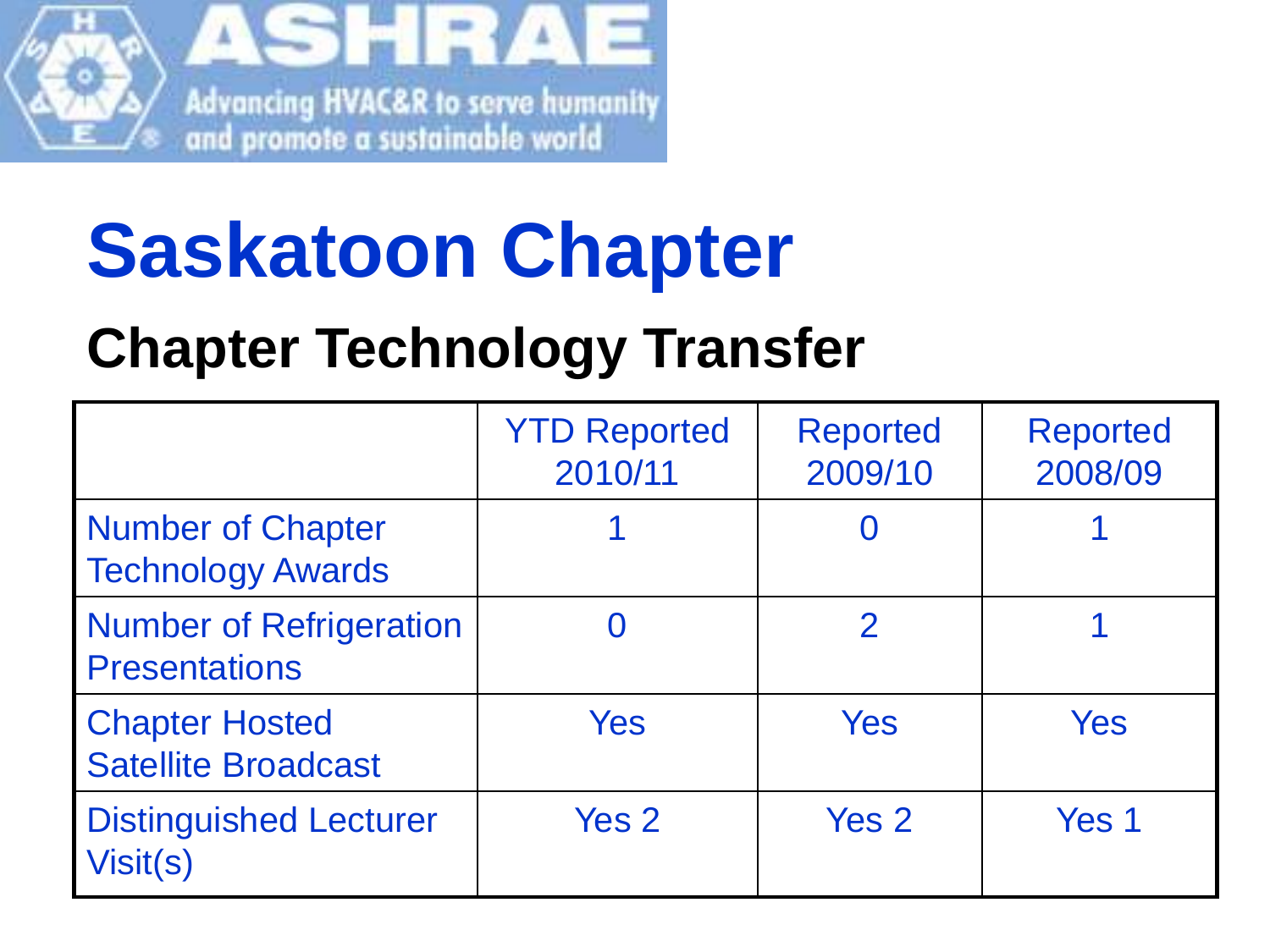

|                                                                                                                  | <b>YTD Reported</b><br>2010/11 | <b>Reported</b><br>2009/10 | <b>Reported</b><br>2008/09 |
|------------------------------------------------------------------------------------------------------------------|--------------------------------|----------------------------|----------------------------|
| <b>Number of Chapter</b><br><b>Technical Sessions,</b><br><b>Technical Seminars,</b><br><b>Programs or Tours</b> | 8                              |                            |                            |
| <b>Number of Social</b><br>Events (i.e. Golf,<br><b>Spouse Events, Etc.)</b>                                     |                                | $\mathcal P$               |                            |
| <b>Avg. Chapter Monthly</b><br><b>Meeting Attendance</b>                                                         | 22                             | 28                         | 28                         |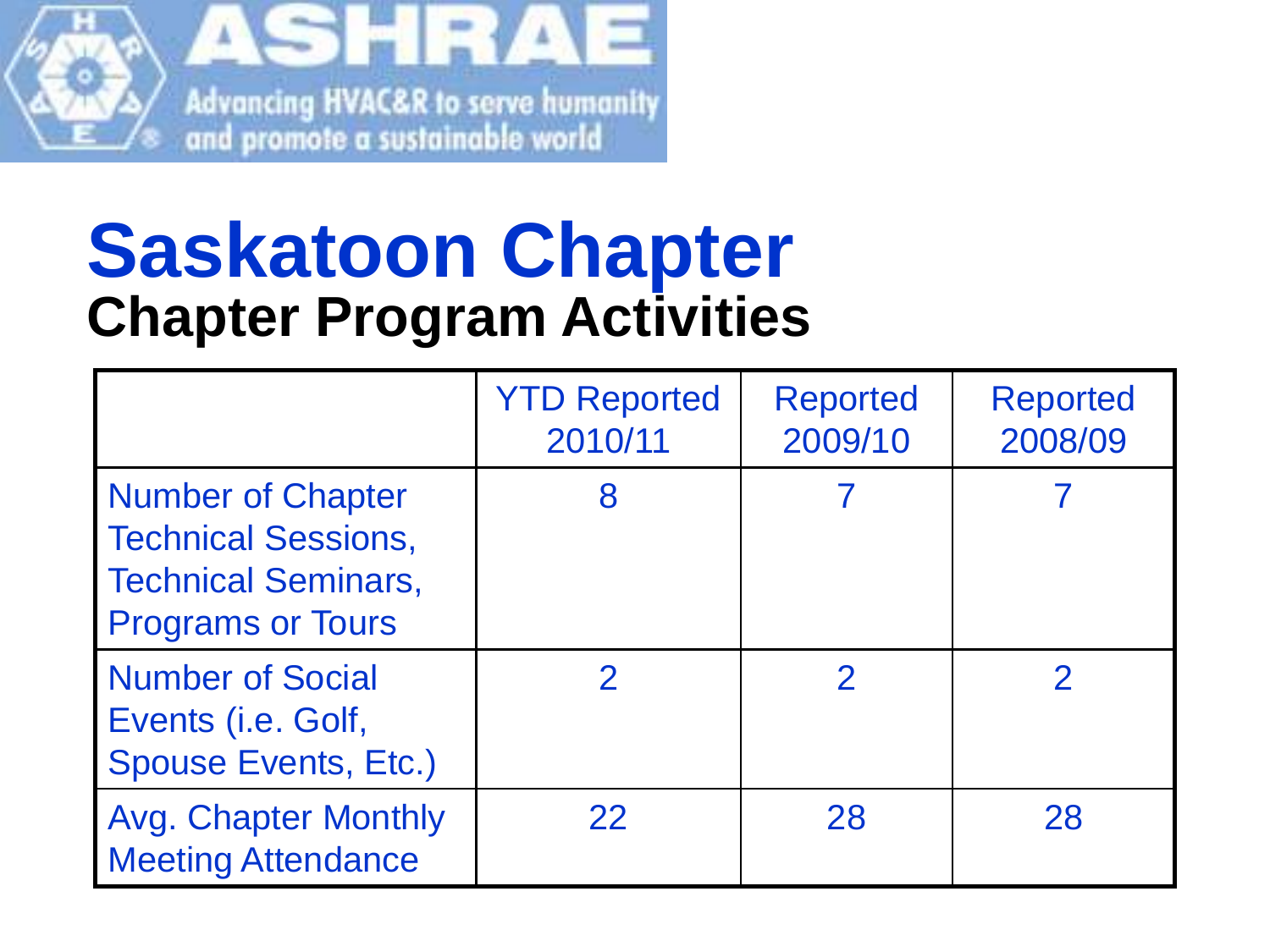

## **Saskatoon Chapter Research Promotion Fundraising**

|                          | <b>YTD Reported</b><br>2010/11 | <b>Reported</b><br>2009/10 | <b>Reported</b><br>2008/09 |
|--------------------------|--------------------------------|----------------------------|----------------------------|
| <b>Chapter Goal</b>      | \$8,000.00                     | \$8,000.00                 | \$7,900.00                 |
| <b>Dollars Collected</b> | \$2,250.00                     | \$10,286.07                | \$8,120.00                 |
| <b>Dollars / AAM</b>     | \$24.46                        | \$110.60                   | \$83.71                    |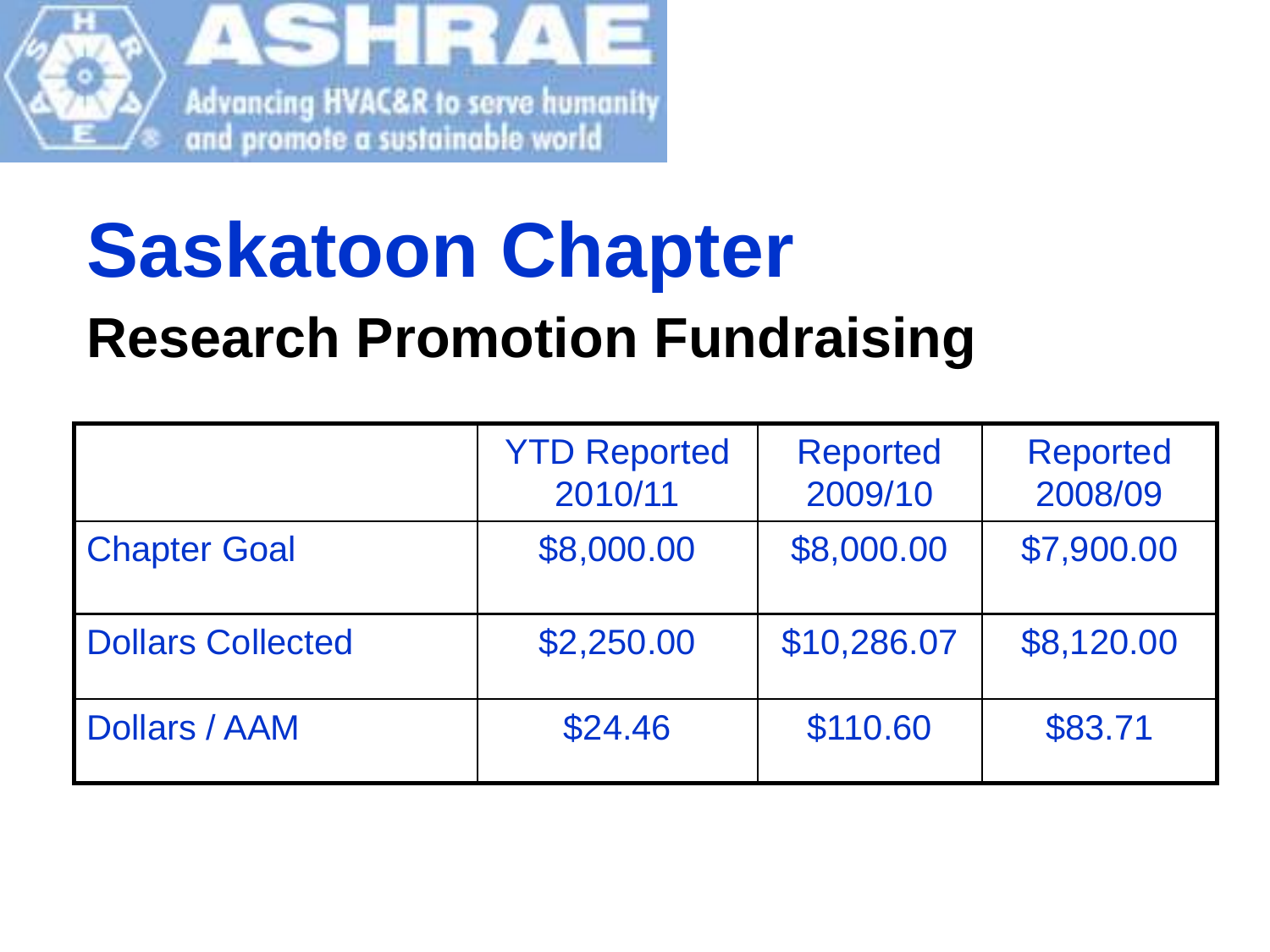

# **Saskatoon Chapter Chapter History**

|                                                    | <b>YTD Reported</b><br>2010/11                         | <b>Reported</b><br>2009/10 | <b>Reported</b><br>2008/09 |
|----------------------------------------------------|--------------------------------------------------------|----------------------------|----------------------------|
| <b>Chapter Historical</b><br><b>Display at CRC</b> | <b>No</b>                                              | Yes                        | <b>No</b>                  |
| <b>Chapter History on</b><br><b>Website</b>        | Photo's,<br><b>Company and</b><br><b>Personal Bios</b> | <b>No</b>                  | <b>No</b>                  |